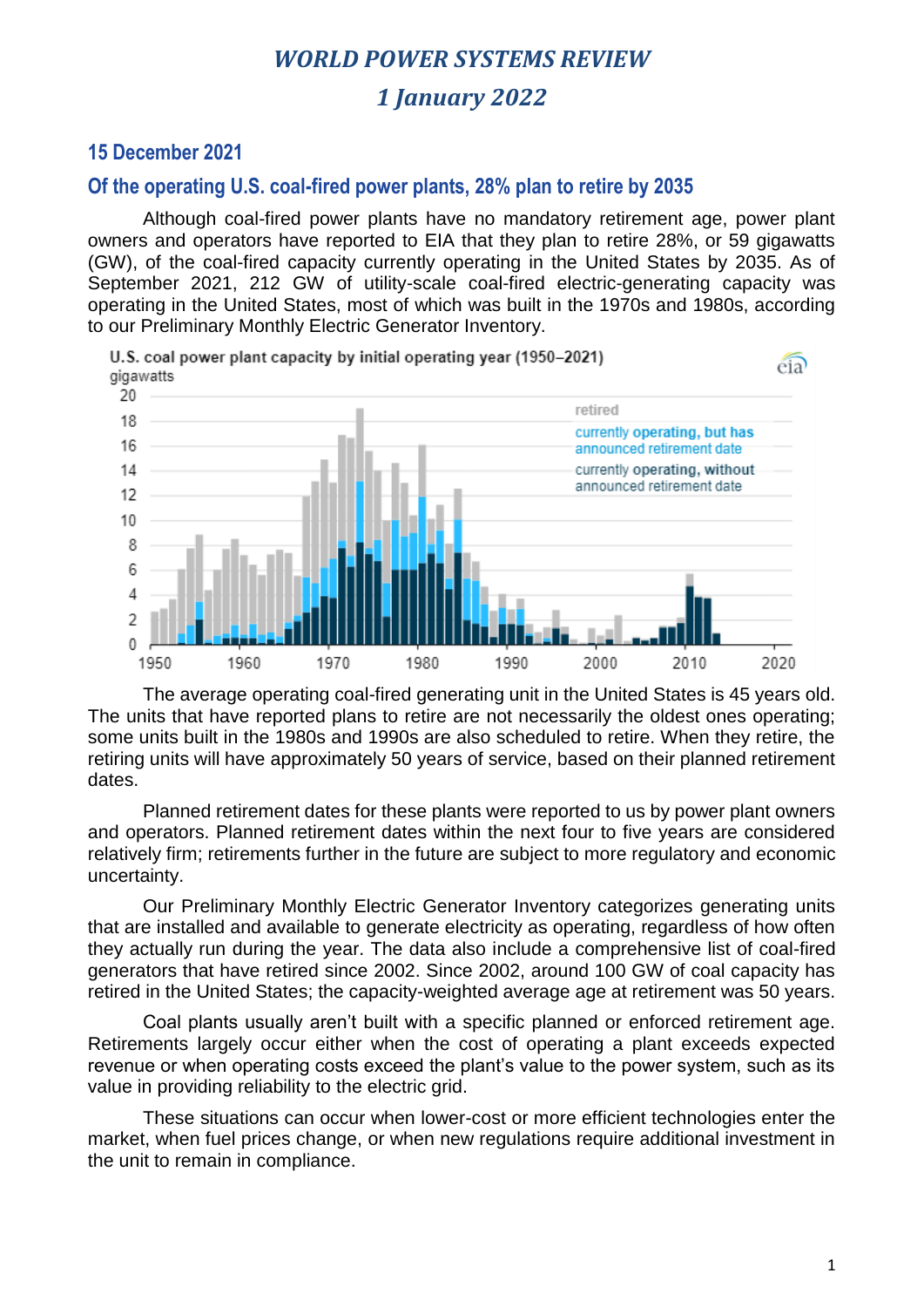# *1 January 2022*

Coal-fired plants in particular have been identified as a large source of CO2 emissions. As a result, many states with clean energy standards have required a reduction or complete phase-out of coal-fired generation, even though some units may still be economically viable. As a result of continued pressure on coal generation to reduce CO2 emissions, the number of coal plants planning to retire between now and 2035 is likely to increase.



As of September 2021, developers have not reported plans to install any new utilityscale coal-fired power plants in the United States, according to our Preliminary Monthly Electric Generator Inventory.

> *EIA http://www.eia.gov*

### **15 December 2021**

### **PJM Releases Initial Results of Renewable Energy Transition Study**

PJM Interconnection, grid operator for 65 million people across 13 states and the District of Columbia, today released the initial results of a multiphase, multiyear effort to study the potential impacts of an evolving resource mix, including the accelerating integration of renewable resources.

The "Energy Transition in PJM: Frameworks for Analysis" paper reflects PJM's fiveyear strategy, which is built on three pillars – enabling state and federal decarbonization policies, planning for the grid of the future, and fostering innovation. This "living study" will help PJM identify gaps and opportunities in the current market construct and provide insights into the future of market design, transmission planning and reliable system operations.

In the study, PJM synthesized the diverse set of state policies within its footprint into three scenarios in which an increasing amount of energy is served by renewable generation on an annual basis (10%, 22% and 50%), up to 70% carbon-free generation when combined with nuclear generation. Currently, renewables represent approximately 6% of the annual energy, a total of over 40% carbon-free when combined with nuclear's contribution to the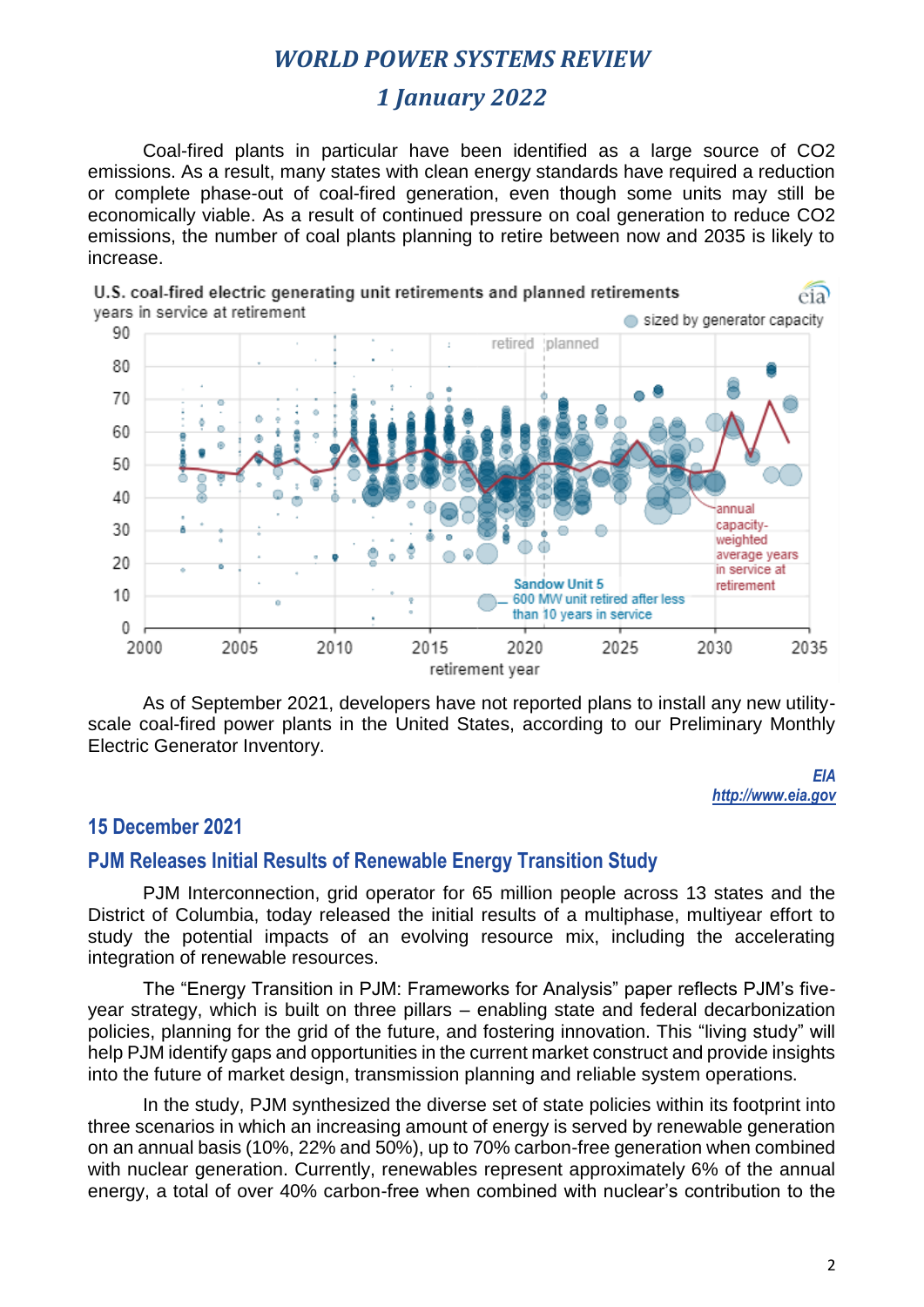# *1 January 2022*

energy mix in 2020. The study's initial findings suggest five key focus areas for PJM's stakeholder community and delineate the subsequent phases of the study:

- Correctly calculating the capacity contribution of generators is essential: A system with increased variable resources will require new approaches to adequately assess the reliability value of each resource and the system overall.
- Flexibility becomes increasingly important with growing uncertainty: The study reaffirmed the need for operational flexibility to address the uncertainty of variable resources. Findings include 50% steeper net-load ramping periods, frequent dispatch of generators to their economic minimum, and lower capacity factors for thermal resources.
- Thermal generators provide essential reliability services today and an adequate supply will be needed until a substitute is deployed at scale: PJM and stakeholders must ensure that the market structure provides the right incentives to maintain these reliability services.
- Regional markets facilitate a reliable and cost-effective energy transition: The economies of scale, geographical diversity and robust transmission system of PJM Interconnection can serve to facilitate the reliable and cost-effective integration of renewable resources. Expected increases in congestion, renewable curtailments and interchange with other regions suggest opportunities for strategic regional transmission expansion as well as storage and grid-enhancing technologies.
- Reliability standards must evolve: As the penetration of distributed energy resources (DER) increases on the grid, further blurring the conventional boundaries between transmission and distribution systems, it will be critical to establish appropriate standards for performance, cybersecurity and reliability for DER. As PJM's markets, operations and transmission planning functions evolve to facilitate renewable resource integration, so should reliability standards across interdependent infrastructure such as gas, water and telecommunications.

This exploration of renewable integration is one of multiple, concurrent initiatives in which PJM is serving as an independent authority for data and analysis to help facilitate decarbonization and build the grid of the future. It includes PJM's ongoing work with stakeholders in 2021 to:

- Identify reliability challenges (Reliability in PJM: Today and Tomorrow white paper);
- Address resource adequacy, interconnection and planning process reforms through the stakeholder process;
- In collaboration with stakeholders, develop landmark proposals to the Federal Energy Regulatory Commission on the planning of the future grid and the regulation of distributed energy resources;
- Work with coastal states on potential regional solutions to offshore wind buildout (Offshore Wind Transmission Phase 1 study).

All of this work will continue in 2022.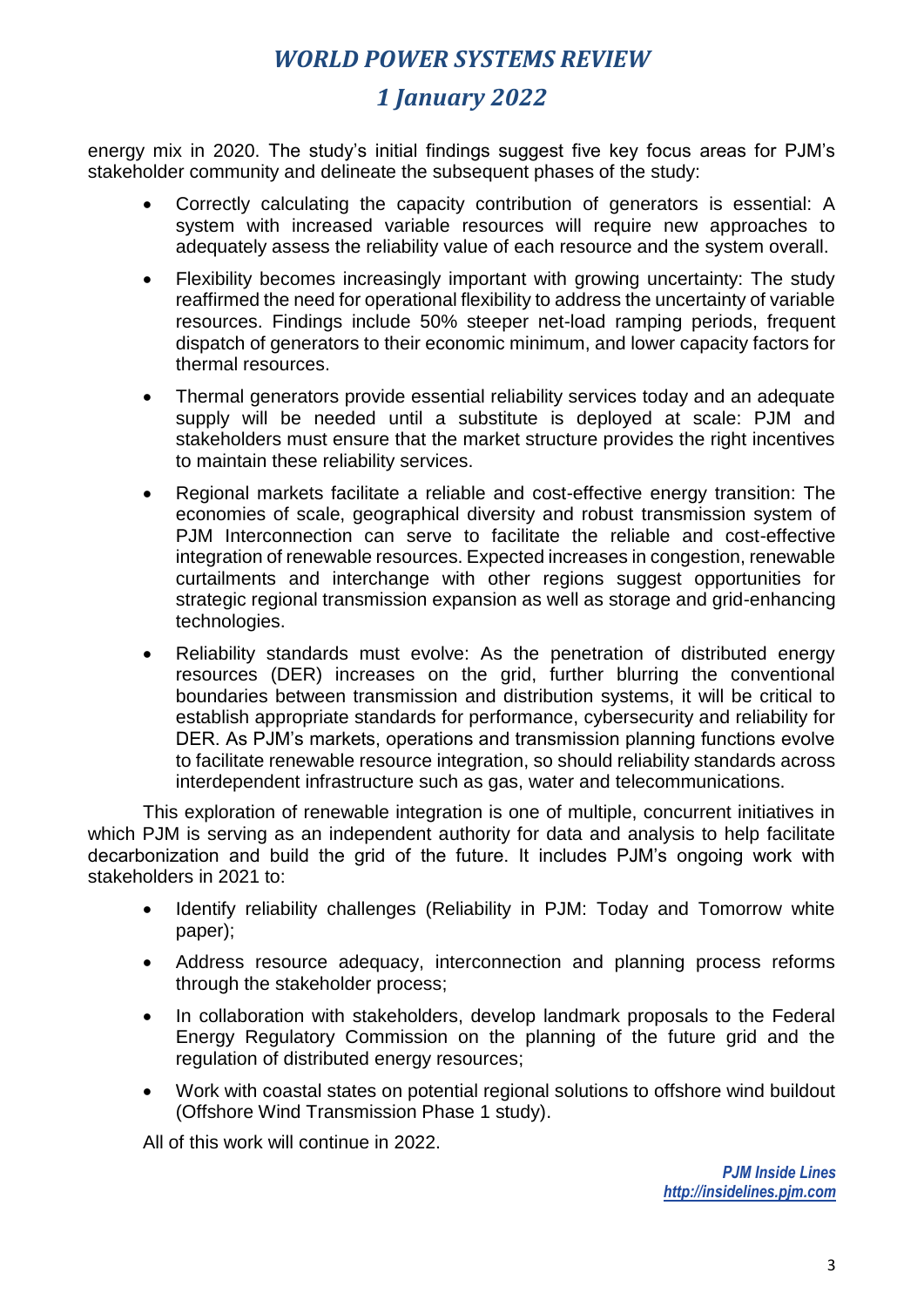### *1 January 2022*

### **15 December 2021**

#### **Luz verde al primer gran proyecto de almacenamiento energético de Red Eléctrica en las islas**

La Dirección General de Energía de la Consejería de Transición Ecológica, Lucha contra el Cambio Climático y Planificación Territorial del Gobierno de Canarias ha emitido la autorización administrativa del proyecto de la central hidroeléctrica de bombeo reversible (CHB) de Salto de Chira, en la isla de Gran Canaria. Se trata del primer gran proyecto de almacenamiento energético en Canarias. La aprobación de las autorizaciones administrativas previas y de construcción, así como la declaración de Utilidad Pública del proyecto por la Dirección General de Energía del Gobierno de Canarias permitirá iniciar los trabajos de construcción de la infraestructura de almacenamiento energético

El proyecto autorizado aprovechará la existencia de dos grandes embalses (las presas de Chira y de Soria) situados en el interior de la isla para construir entre ambos una central hidroeléctrica de bombeo de 200 MW (equivalente aproximadamente al 36% de la punta de demanda de Gran Canaria) y 3,5 GWh de almacenamiento. Además, el proyecto incluye una estación desalinizadora de agua de mar y las obras marinas asociadas, así como las instalaciones necesarias para su conexión a la red de transporte.

El agua será un elemento esencial para el funcionamiento de la nueva infraestructura pero también es un recurso escaso en el archipiélago. Por eso, el proyecto garantizará el caudal necesario en los embalses en todo momento a través de la planta desaladora de agua que se instalará en el término municipal de Arguineguín, para cumplir con su objetivo de almacenar energía. Red Eléctrica de España invertirá más de 400 millones de euros en la construcción de Salto de Chira, un proyecto que ha sido declarado de interés general por el Gobierno de Canarias. La duración prevista en el proyecto ejecución es de 70 meses desde el inicio de los trabajos.

El Salto de Chira reforzará la garantía de suministro de Gran Canaria, al aumentar la potencia instalada en el sistema, y aportará una mayor seguridad de suministro. Esto es, sin duda, un elemento fundamental para un sistema eléctrico como el canario, aislado y, por lo tanto, más vulnerable. Así, en caso de interrupción del suministro, la central permitirá agilizar y reducir drásticamente los tiempos de reposición.

El proyecto permitirá incrementar la integración de energías renovables en el sistema, al aprovechar los excedentes de energías renovables gracias a su capacidad de almacenamiento. De esta manera, se estima que, en 2026, la CHB conseguirá que la producción renovable sea un 37% superior a la que se tendría sin la existencia de la instalación, elevando la cobertura media anual de la demanda con generación renovable al 51%, pudiendo en momentos puntuales ser mucho mayor. Adicionalmente, esto permitirá una reducción de emisiones de CO2 de un 20%. La mayor capacidad de integración de energías renovables supondrá una mayor independencia energética y una reducción de las importaciones de combustibles fósiles, más caros y contaminantes, lo que permitirá un ahorro estimado en los costes de generación de 122 millones de euros anuales.

El proyecto se enmarca en el cumplimiento de la Ley 17 /2013, que establece que en los sistemas eléctricos insulares y extra-peninsulares las instalaciones de bombeo que tengan como finalidades principales la garantía del suministro, la seguridad del sistema y la integración de energías renovables no gestionables serán de titularidad del operador del sistema, es decir de Red Eléctrica de España.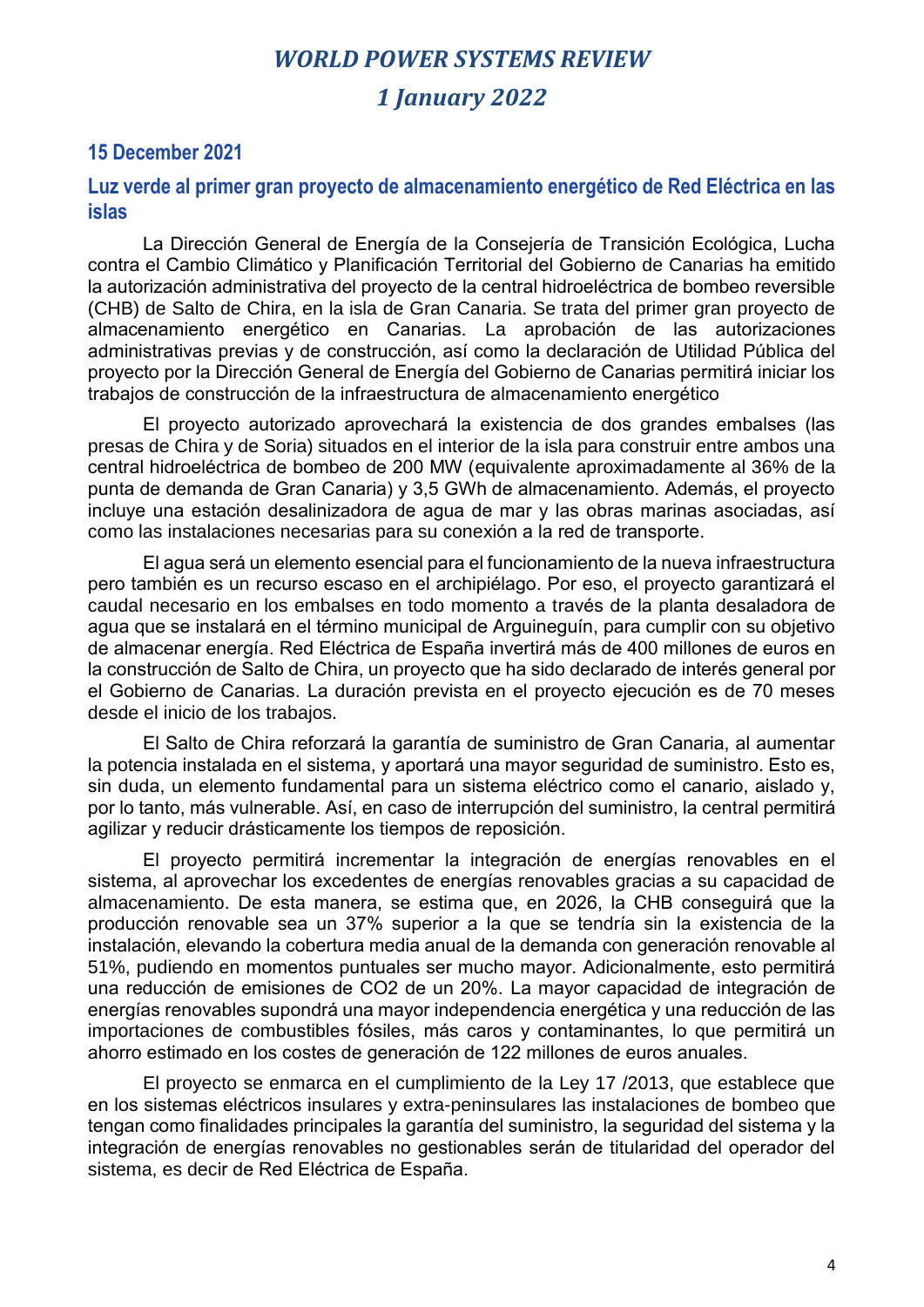### *1 January 2022*

Además, se estima que el proyecto genere 4.366 puestos de trabajo, de los cuales, 3.518 se generarían en Gran Canaria (1.423 puestos directos, 1.987 indirectos y 109 inducidos), contribuyendo a la recuperación económica del archipiélago canario de forma sostenible y alineada con los principios del Pacto Verde europeo y con las líneas estratégicas y principios básicos del Pacto para la Reactivación Social y Económica de Canarias.

> *REE http://www.ree.es*

### **15 December 2021**

### **Political agreement reached on revised TEN-E rules for cross-border energy infrastructure**

New EU rules for cross-border energy infrastructure and future Projects of Common Interest (PCIs) have been agreed in principle, following the political agreement reached by Council, European Parliament and Commission negotiators at their trilogue meeting last night. Based on the Commission proposal for renewing the Trans-European network for Energy (TEN-E) Regulation, tabled in December 2020, the agreement backs the main thrust of the Commission approach, namely to modernise the existing regulation (which dates back to 2013) and to fully align it with the Green Deal objectives.

Key elements of the political agreement include a strengthened framework for the cross-border cooperation to accelerate the implementation of offshore grids as key element of the energy transition, a strengthened focus on infrastructure categories such as smart electricity grids, a widened scope to include hydrogen networks as well as a mandatory sustainability assessment for all eligible projects. Another change is new provisions on support for projects connecting the EU with third countries, called Projects of Mutual Interest (PMIs), that contribute to the EU's energy and climate objectives in terms of security of supply and decarbonisation acknowledging their increasing role in the energy transition.

While the political agreement accepts the general principle that the regulation should no longer provide support for fossil fuel infrastructure, as proposed by the Commission, the co-legislators agreed to allow for blending projects during a transitional period that will end in 2029.

The new rules also foresee a revised governance framework to enhance the infrastructure planning process and ensure it is aligned with our climate goals and energy system integration principles, through increased stakeholder involvement throughout the process, a reinforced role of the EU Agency for the Cooperation of Energy Regulators (ACER) and improved oversight by the Commission. Furthermore, measures aim to simplify administrative procedures, accelerating project implementation, shortening permitting procedures for PCIs to avoid delays in projects that facilitate the energy transition, and strengthening transparency and participation in consultations.

Following last night's political agreement, the text must now be approved by the Council and the European Parliament before it is formally adopted. It will be the first piece of new energy legislation agreed under the Von der Leyen Commission. These will therefore be the rules that apply when it comes to the Commission drawing up the 6th PCI list, due for publication in autumn 2023.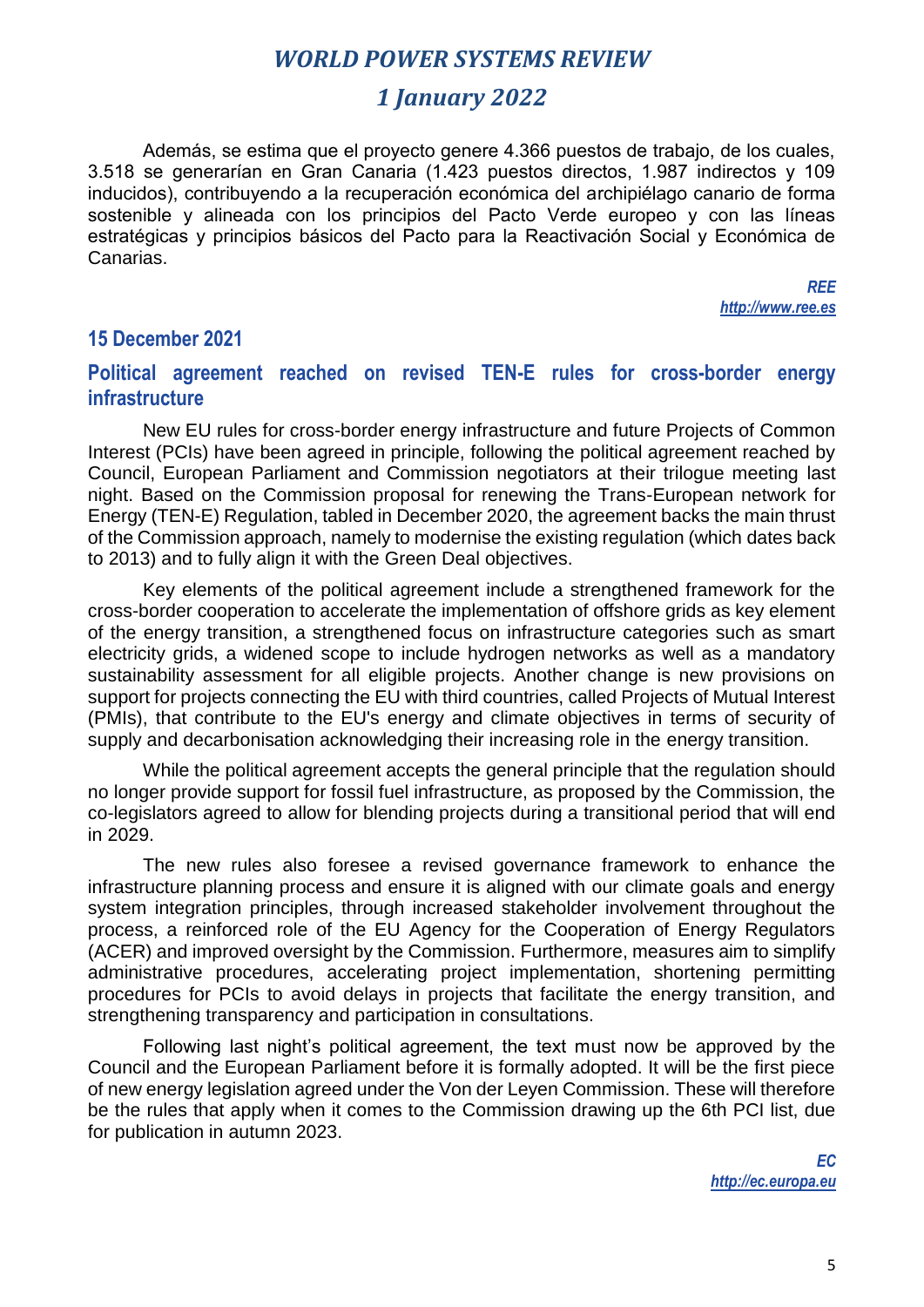# *WORLD POWER SYSTEMS REVIEW 1 January 2022*

### **15 December 2021**

#### **Wind overtakes nuclear power as leading source of electricity in Spain**

Even if the wind stops blowing in the next three weeks, wind power will end the year as the leading source of electricity in Spain. This will mean wind overtaking nuclear in the national energy matrix for the first time since 2013, the only year since records began in which wind turbines were the main source of power. That year was particularly good in terms of wind resources while nuclear was affected by the closure of the Garoña plant in Burgos. Since then, however, wind power has continued to grow as a percentage of total energy generated both in absolute and relative terms, a trend that looks to continue in the near future.

The milestone, advanced by Spanish news site Nius, is just a taste of things to come. "Wind power is going to dominate the Spanish electricity grid for a long time," says Francisco Valverde, a consultant at the energy company Menta Energía.

According to the National Integrated Energy and Climate Plan (PNIEC), released by the Spanish government last year, the installed capacity of wind turbines will almost double between now and 2030. During this period, the rate of growth of solar photovoltaic will be even greater as installed capacity more than quadruples, making it the second most important electricity source, though it will still lag far behind wind power, even when solar thermal is taken into account.

Meanwhile, installed nuclear power will fall to less than half its current level. And both combined-cycle plants, which use natural gas, and hydroelectricity will maintain their weight in a mix in which coal will no longer be included.

> *IEEFA http://ieefa.org*

### **16 December 2021**

#### **Estonia: Security of supply guaranteed for the short and long term despite uncertainty**

According to Elering, security of supply of power is guaranteed this winter as well as for the next 10 years despite the increased uncertainty about the adequacy of generation capacities and energy policy choices.

The analysis carried out by Elering indicates that the Estonian power system with the international connections is sufficient to cover power consumption now and in the next decade with the support of local and regional production, storage and consumption management capabilities. "However, the situation in energy economy is changing fast and if any of the low risks materialised, we'd be immediately ready to take the prepared measures to secure security of supply to Estonian consumers in terms of system management and adequacy alike," said CEO of Elering Taavi Veskimägi.

The risk of the premature and unplanned separation of the Baltic States from the Russian power system, for example, has increased. It's also possible that although the transition from power stations using fossil fuels to renewable energy is going to take decades in Europe and the rest of the world alike, some old power stations may be closed sooner than expected due to the lack of economic viability.

"However, the analysis carried out by Elering does not indicate a possible shortage of generation capacity in winter 2021/2022 and until 2030 for ensuring power supply to Estonian consumers," said Veskimägi. According to Veskimägi, Estonia has enough power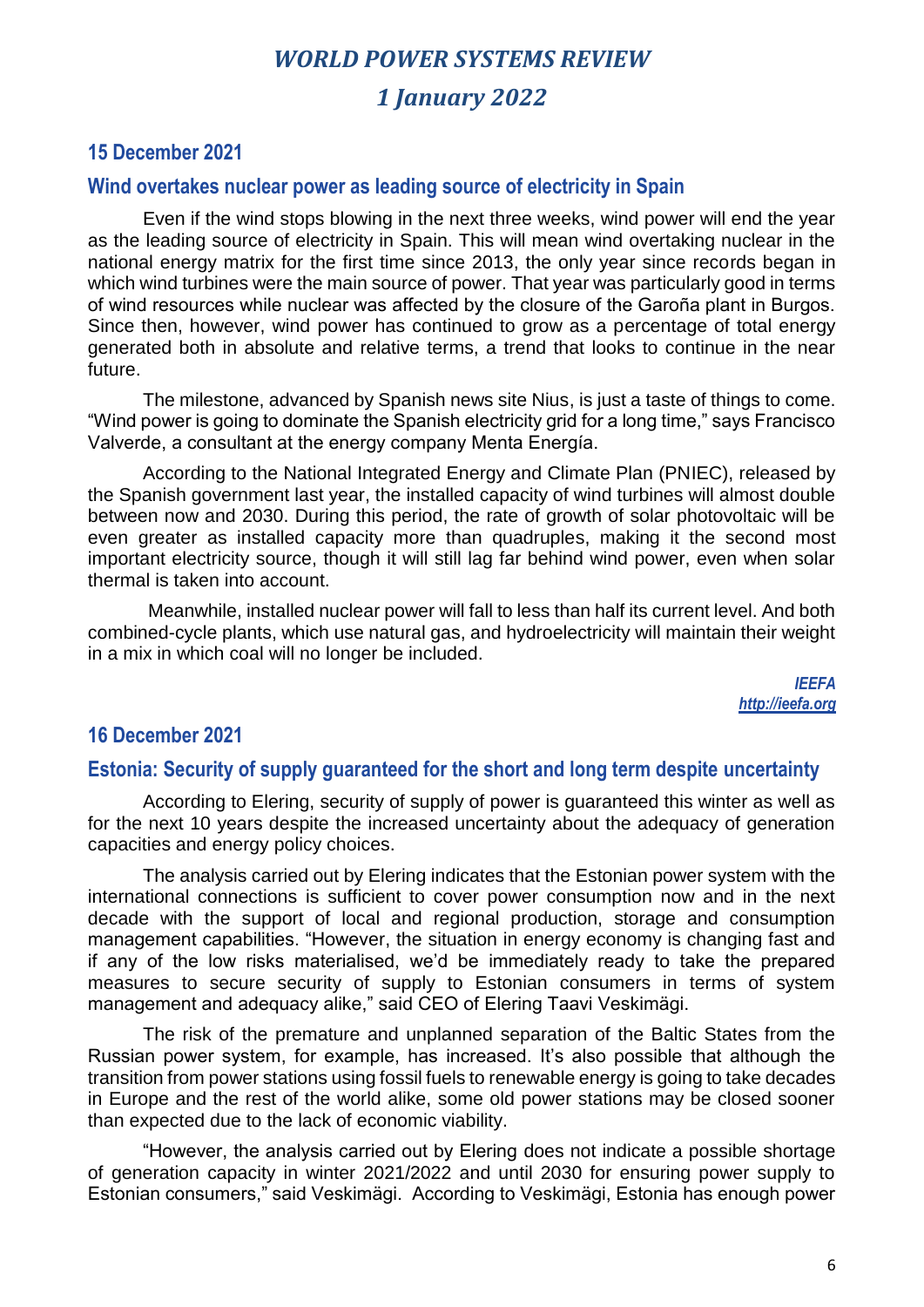### *1 January 2022*

plants to cover peak consumption in Estonia even without international connections over this winter and although Europe is suffering from a shortage of gas supplies, the Incukalns gas storage facility is well filled with gas belonging to European market participants.

Veskimägi explains that the Estonian government has established a security of supply standard, which makes it possible to routinely assess the level of security of supply. Although constant analysis indicates that security of supply has dropped below the standard in the 10-year view, Elering applies a strategic reserve as a quick measure to keep the volume of secure generation capacities in Estonia at least at the level of 1,000 megawatt. In addition to secure capacities, emergency capacities as well as renewable energy solutions also contribute to security of supply.

As the strategic reserve or the additional capacity that can be reserved for a subsidy required administrative intervention and means extra costs to power consumers, it's important to establish the preconditions for the addition of market-based production capacities on the market, which in addition to daily energy quantities can also offer the reserves required for the management of the power system.

One such option is the establishment of three Baltic markets for the purchase of fast reserve capacities to connect to the continental European electricity system, which should provide additional profitability for power plants and hopefully also bring new investment in leading power generation, storage and consumption management solutions.

Security of supply needs to be achieved in a climate-neutral manner and in a way that is affordable for consumers and supports the competitiveness of the Estonian economy. We are moving towards climate neutrality through the development of onshore dispersed generation, the development of large offshore wind farms in the Estonian coastal waters, the implementation of storage and consumption management options, energy savings and the transition of the transport sector to carbon-free fuels.

However, security of supply achieved in a climate-neutral way must increase the wellbeing of the Estonian people. The green transformation offers the opportunity to implement new technologies and business models.

> *Elering http://www.elering.ee*

#### **17 December 2021**

### **Netherlands' plan for 2025 supports nuclear newbuild**

The Netherlands' new coalition government on 15 December released the coalition's plans for the period to 2021-2025 as the result of negotiations that began after the general election in March. The 50-page document, "Omzien naar elkaar, vooruitkijken naar de toekomst (Looking after each other, looking forward to the future) covers a wide range of political and social issues, one of which is "Climate and Energy" including a sub-section on the energy mix.

The document notes the importance of switching to energy sources that do not emit greenhouse gases and also save energy. "In this way, after 2030, we will quickly work towards a fully climate neutral energy supply. This will allow us to quickly eliminate fossil fuels and at the same time guarantee security of supply and affordability."

The coalition notes: We will stimulate the supply of renewable energy sources by focusing on extra offshore wind, roof-based solar, geothermal, green gas and aqua thermal. At the same time, we will increase the production and import of hydrogen. We will phase out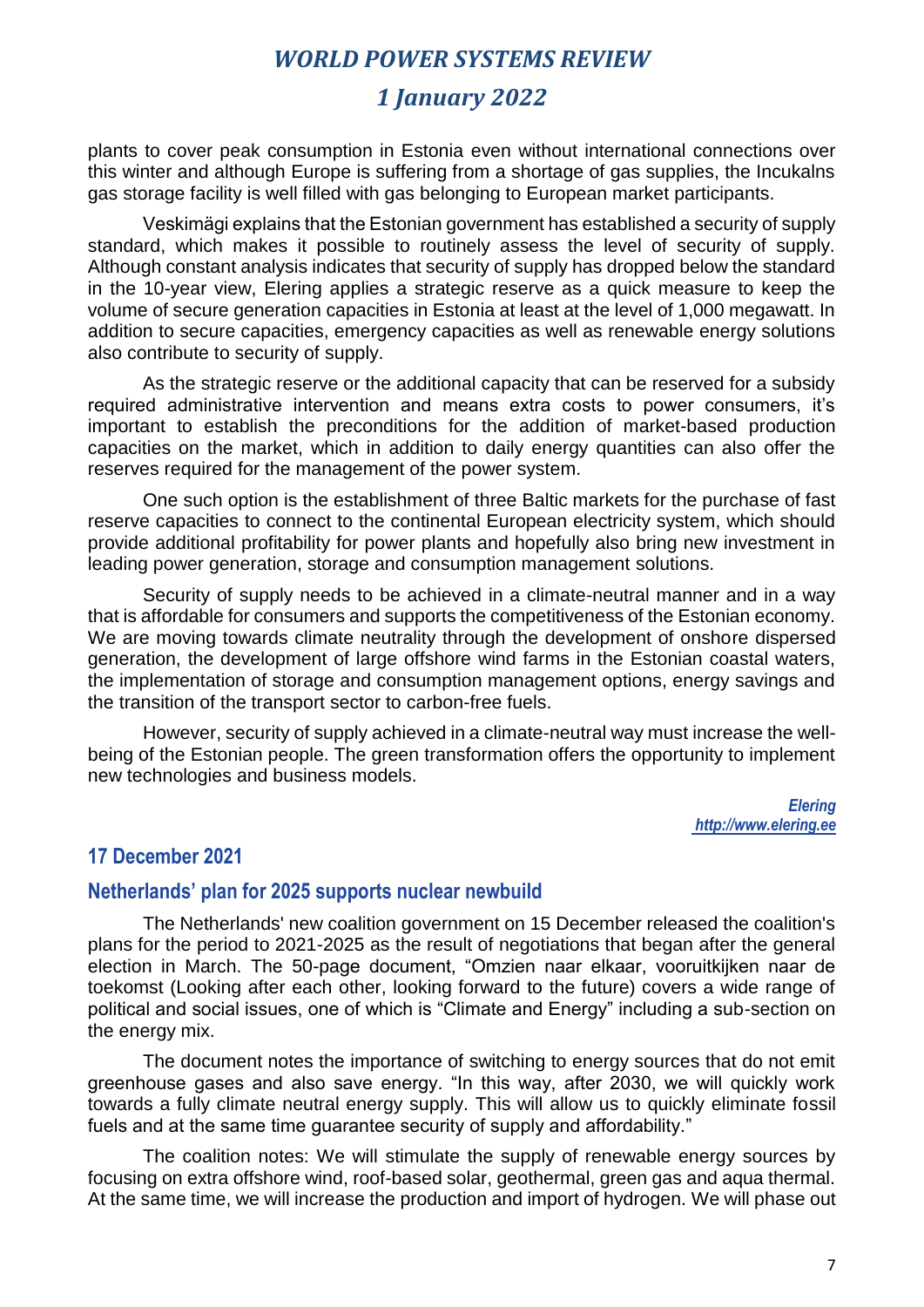### *1 January 2022*

the use of wood biomass as soon as possible, taking into account cost-effectiveness. Biomass becomes so high-quality. We only allow the use of wood biomass produced in the EU so that we can ensure compliance in monitoring sustainability criteria. We will ensure that sustainable alternatives for heat is developed quickly.

Nuclear energy can supplement solar, wind and geothermal energy in the energy mix and can be used for hydrogen production. It also makes us less dependent on imports of gas. Thus, the Borssele NPP will continue operation while ensuring safety. In addition, this cabinet is taking the necessary steps for the construction of two new NPPs. These include facilitating investment, support innovation, issue tenders, review government finance, develop the necessary regulations and provide safe, permanent storage of nuclear waste.

There will be clear distance standards for the construction of wind turbines on land and we are encouraging (financial) participation of local residents. Given the scarce available space, we will mainly focus on large-scale installation of solar panels on roofs, including standardisation. We will only allow solar panels on land if the multifunctional use of that land is possible, for example on government land

In accordance with plans, gas extraction in Groningen will be phased out as quickly as possible because the safety of Groningen residents is paramount. Importing foreign gas will continue as necessary for our energy needs for years to come. We will not issue new permits for gas extraction under the Wadden Sea. We support the gas extraction in the North Sea and mandatory filling percentages for the gas stocks will be introduced to reduce dependence on other countries.

We are investigating the possibilities of reducing financial incentives for fossil fuels as much as possible in co-operation with other countries. In order to achieve the objectives of the climate agreement, we are increasing the scope for carbon capture storage (CCS).

A detailed appendix on financing the plant notes that the government will provide financial support for the construction of new NPPs including €50 million (\$56m) in 2023, €200 million in 2024 and €50 million in 2025.The cumulative support for new nuclear would total €5 billion by 2030, without assuming the plants would be online by that date.

> *Nuclear Engineering International http://www.neimagazine.com*

#### **17 December 2021**

#### **NPC Ukrenergo has been certified as the European-style transmission system operator in accordance with the ISO model**

Today, on 17 December, the National Energy and Utilities Regulatory Commission certified NPC Ukrenergo as the European-style transmission system operator in accordance with the ISO model. The Energy Community Secretariat confirmed the compliance of this decision with the EU's Third Energy Package.

Certification of the transmission system operator (TSO) is specified by the Law of Ukraine "On Electricity Market" and EU Directive 2009/72/EC3, mandatory for implementation into the Ukrainian legislation.

Obtaining a certificate of compliance with the rules of the EU's Third Energy Package is a process that all European operators in Continental Europe went through with no exception. It is certification that becomes an unconditional sign for our European partners and stakeholders that NPC Ukrenergo is completely free of any political pressure or business influence.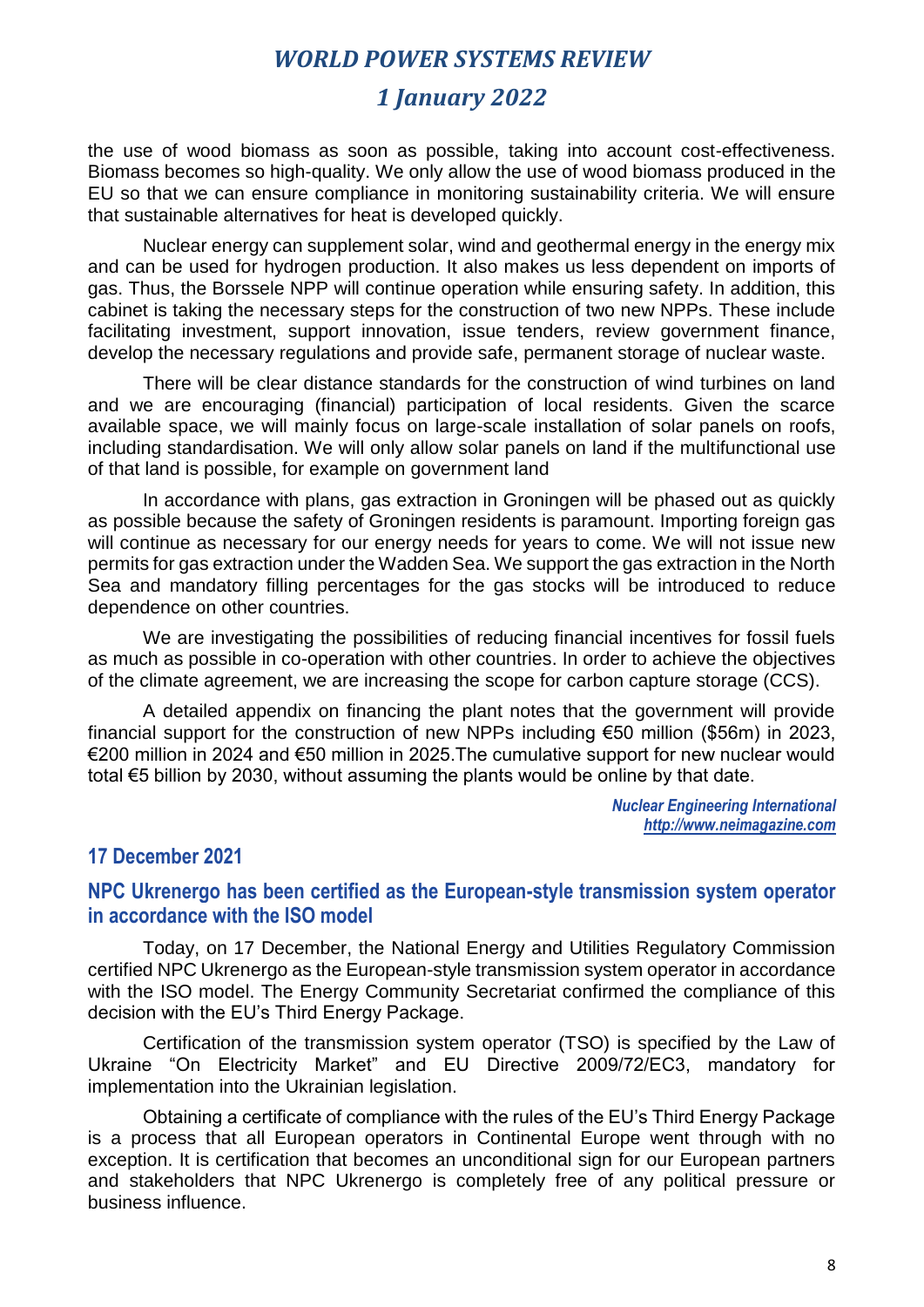### *1 January 2022*

To reach this conclusion, the Regulator and the Energy Community Secretariat carefully checked NPC Ukrenergo's documents for their compliance with European rules and regulations. In particular, they analysed the documents regulating the Company's rights to use assets, interaction with shareholders and market participants, as well as defining the activities of NPC Ukrenergo as a business entity and its financial condition.

Therefore, the certification proves that the unbundling of NPC Ukrenergo in accordance with the ISO model, specified by both European and Ukrainian legislation, has taken place. In fact, the issued certificate confirms that the decisions on the activities of the transmission system operator do not depend on the functions of generation and supply of electricity. The governing body, the Ministry of Energy, has no assets in these segments of the industry, while the Company's corporate governance is fully in line with international standards.

The certification paves the way for NPC Ukrenergo's official membership at ENTSO-E, which unites 42 transmission system operators from 35 European countries. This certificate constitutes the main prerequisite for obtaining the membership. Interconnection of the IPS of Ukraine and ENTSO-E in 2023 is a strategic goal aimed at allowing our country to gain energy independence, ensure further development of renewable energy sources, decarbonise our economy and increase security of electricity supply.

"In the near future, NPC Ukrenergo will apply for observer membership at ENTSO-E. In particular, this status will allow the Company to participate in the meetings of ENTSO-E Regional Group Continental Europe. Our representatives will also be able to join ENTSO-E working and expert groups dealing with electricity market development, balancing, ancillary services, electronic data exchange, RES integration, etc. This means that before the transition to parallel operation with the European grid, NPC Ukrenergo will have the opportunity to become involved in the development of ENTSO-E internal policies," said Volodymyr Kudrytskyi, Chairman of the Management Board at NPC Ukrenergo.

Moreover, NPC Ukrenergo's specialists will be able to access information platforms and IT tools used by ENTSO-E transmission system operators. They include the platforms for real-time data exchange – the systems that allow TSOs to quickly respond to changes in network conditions, effectively conduct operational planning and more.

All these opportunities will greatly facilitate and accelerate the process of integration of the Ukrainian power system into the European grid in 2023.

> *Ukrenergo http://ua.energy*

### **17 December 2021**

### **France's EDF takes more nuclear reactors offline after faults found**

French power giant EDF said on Wednesday it had found faults on pipes in a safety system at its Civaux nuclear power station, and it would shut down another plant because it used the same kind of reactors.

The setback comes as France plans a major nuclear power station building program, diverging from neighbour Germany which retreated from nuclear power after the Fukushima nuclear disaster in Japan in 2011.

France's biggest electricity supplier said some faults were detected close to the welds on the pipes of the safety injection-system circuit in the two reactors of the Civaux power plant in western France.A source close to the matter told Reuters the flaws were linked to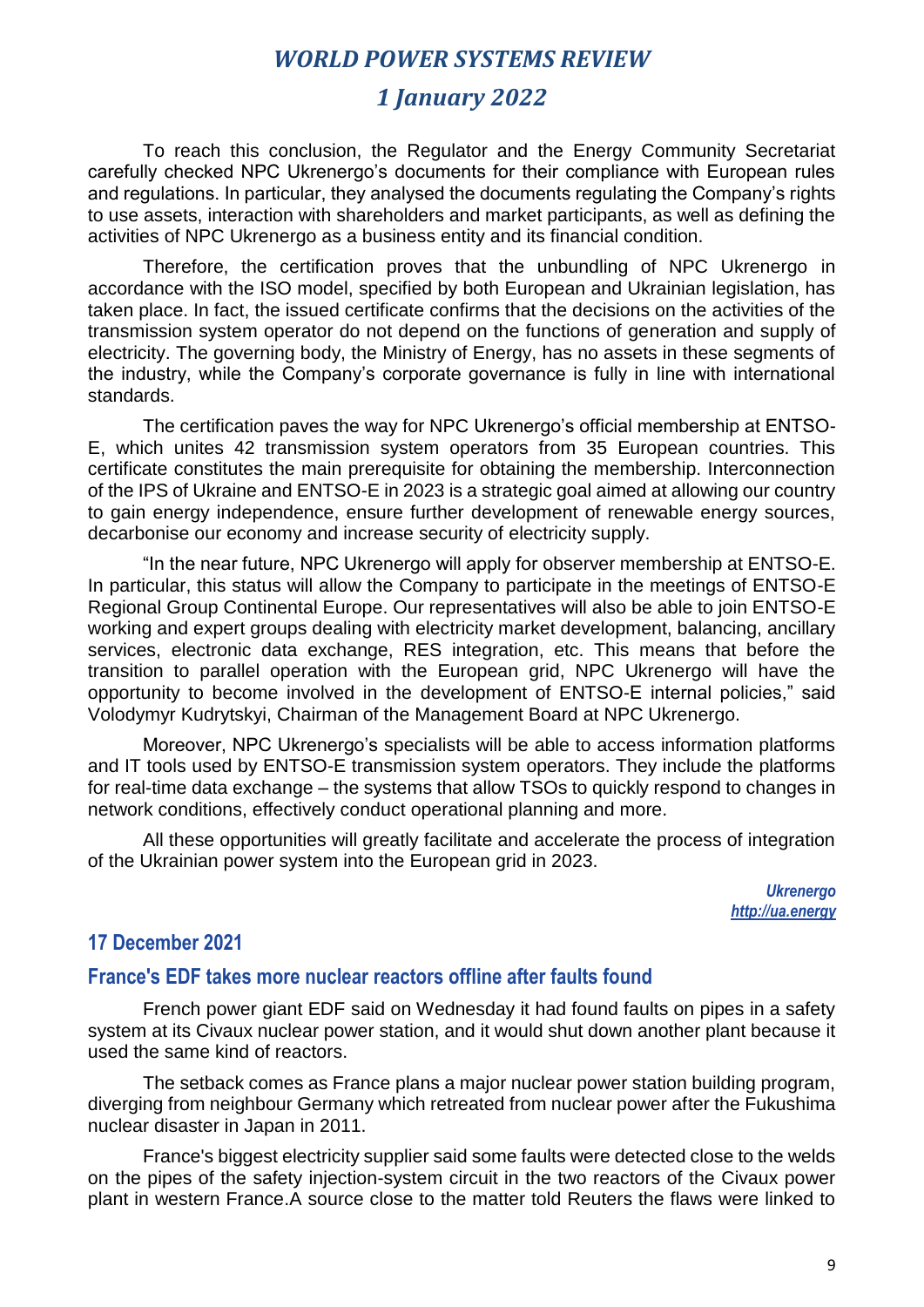# *1 January 2022*

corrosion. As a result of the discovery, an outage at the Civaux plant will last longer than expected, the company said.

EDF said it would stop its plant in Chooz in eastern France because it uses the same kind of reactors. The decisions will result in a loss of about 1 Terawatt-hour by the end of 2021, EDF said, adding that this would lead to a downward revision of its EBITDA estimate to a range of 17.5 to 18 billion euros, against the previous target of more than 17.7 billion euros, based on current market prices.

EDF had stopped one reactor at the Civaux plant for a routine 10-year checkup in August. In November it also halted its second reactor at the site protectively, previously planning to restart it on Dec. 24.

The extended outage could turn into a headache for President Emmanuel Macron as Frances pushes for nuclear energy to be included in an EU-wide list of favoured green and sustainable investments. It will place more pressure on France's nuclear-reliant power network, after grid operator RTE warned that cold weather over the winter could strain tight winter supply margins.

Nuclear accounts for around 70% of France's electricity mix and the pandemic has delayed maintenance work on some nuclear reactors.

> *Reuters http://www.reuters.com*

### **19 December 2021**

#### **East China fish farm combines photovoltaic power generation**

Power generated from photovoltaic (PV) modules in water at a fish farm in Wenzhou City, east China's Zhejiang Province, has been connected to the grid, combining offshore aquaculture with clean-energy power generation.

More than 1.4 million photovoltaic modules covering a water area of about 4.7 square km turn the tidal flat area into a power station with an installed capacity of 550 MW.

The project contributes to an increase of 26 percent clean energy power generation in the Wenzhou Power Grid, equivalent to cutting 648,000 tonnes of carbon dioxide emissions a year, otherwise made from thermal power generation.

The fish farm power station is expected to send 650 million kilowatt-hours of electricity to the grid on average each year, enough to supply power for 130,000 households.

"PV modules can also be used to help regulate water temperature and oxygen content in the water area, making it more suitable for sea-water aquiculture," said Wang Hairong, manager of Wenzhou Taihan fishery and photovoltaic complementary project. He said that another PV power station will be put into use in the tidal flat area next year.

> *Xinhuanet http://www.news.cn*

#### **21 December 2021**

#### **USA: New Virtual Power Plant to Offer Ancillary Services**

PJM signed an agreement with Delmarva Power last week to explore how the new Elk Neck Battery Storage "virtual power plant" will participate in the region's wholesale market for ancillary services beginning in 2022.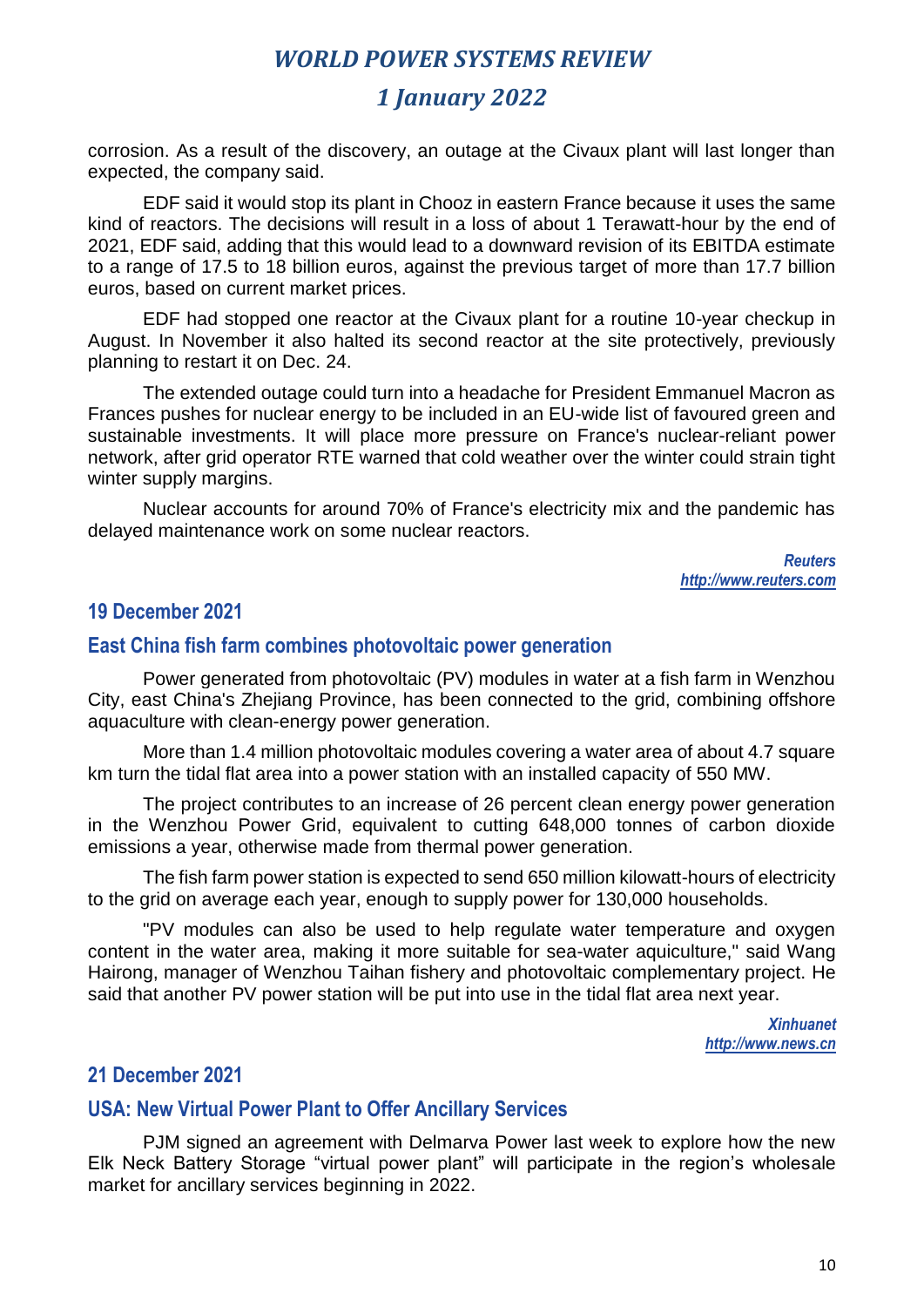### *1 January 2022*

The project involves a residential community located on the Elk Neck Peninsula in the Chesapeake Bay in Cecil County, Maryland. Each of 110 homes involved will be equipped with battery storage that can both serve the energy of the individual homeowners or, aggregated and controlled together, provide reliability services to the local distribution system – as well as the RTO – by both charging and discharging from the grid

Sunverge, a San Francisco-based provider of distributed energy resource (DER) control, orchestration and aggregation platforms, is collaborating with Delmarva on the project. The project will serve as a virtual power plant (VPP), as described by Sunverge in a presentation to PJM stakeholders in June – the first battery energy storage residential VPP to participate in PJM's wholesale markets.

The project was approved by the Maryland Public Service Commission under the Maryland Energy Storage Pilot Program and was subsequently introduced to PJM stakeholders through the Emerging Technologies Forum, a stakeholder group established to support PJM's Advanced Technology Pilot Program. PJM's pilot program provides a transparent testing ground to study the viability of integrating emerging technologies that enhance system reliability, operational and market efficiency, and resilience.

"The Elk Neck Battery Storage Pilot Project will allow aggregated DER to test the markets under real-world conditions, providing lessons for PJM and all its stakeholders in alignment with the spirit of FERC Order 2222," said Eric Hsia, Senior Manager – Applied Innovation. "Pilot projects like Elk Neck give all of our stakeholders a window into the innovative work going on among our members."

The VPP will participate in the ancillary services markets under PJM's demand response model, through which resources are paid for their ability to modify load in response to instructions from the grid operator (PJM).

Lessons learned will be critical, because PJM is currently working with stakeholders on proposed rules for DER aggregation market participation rules under Order 2222.

Order 2222 will establish the rules for the grid of the future – how all customers, including the smallest residential customers, will interact with PJM, their local utility and the markets, and how they can be appropriately compensated for their contributions to system reliability. The project is scheduled to be fully operational in Q1 2022.

The pilot program provides a unique use case for the PJM footprint. It will offer operational coordination with the aggregator and utility, locational modeling of DER, and retail customer load interactions.

When/if coupled with solar, it could help with understanding load impacts, and the data could improve PJM's behind-the-meter generation solar forecast. The Emerging Technologies Forum provides a centralized, open forum for education on emerging grid technologies; identification of issues that should be explored concerning operations, planning and markets; and recommendations for addressing those impacts.

> *PJM Inside Lines http://insidelines.pjm.com*

### **21 December 2021**

#### **World's largest offshore wind farm generates its first power**

The switch has been flicked on a wind farm off the shore of the UK of unprecedented scale, with Danish energy firm Orsted announcing that Hornsea 2 has produced its first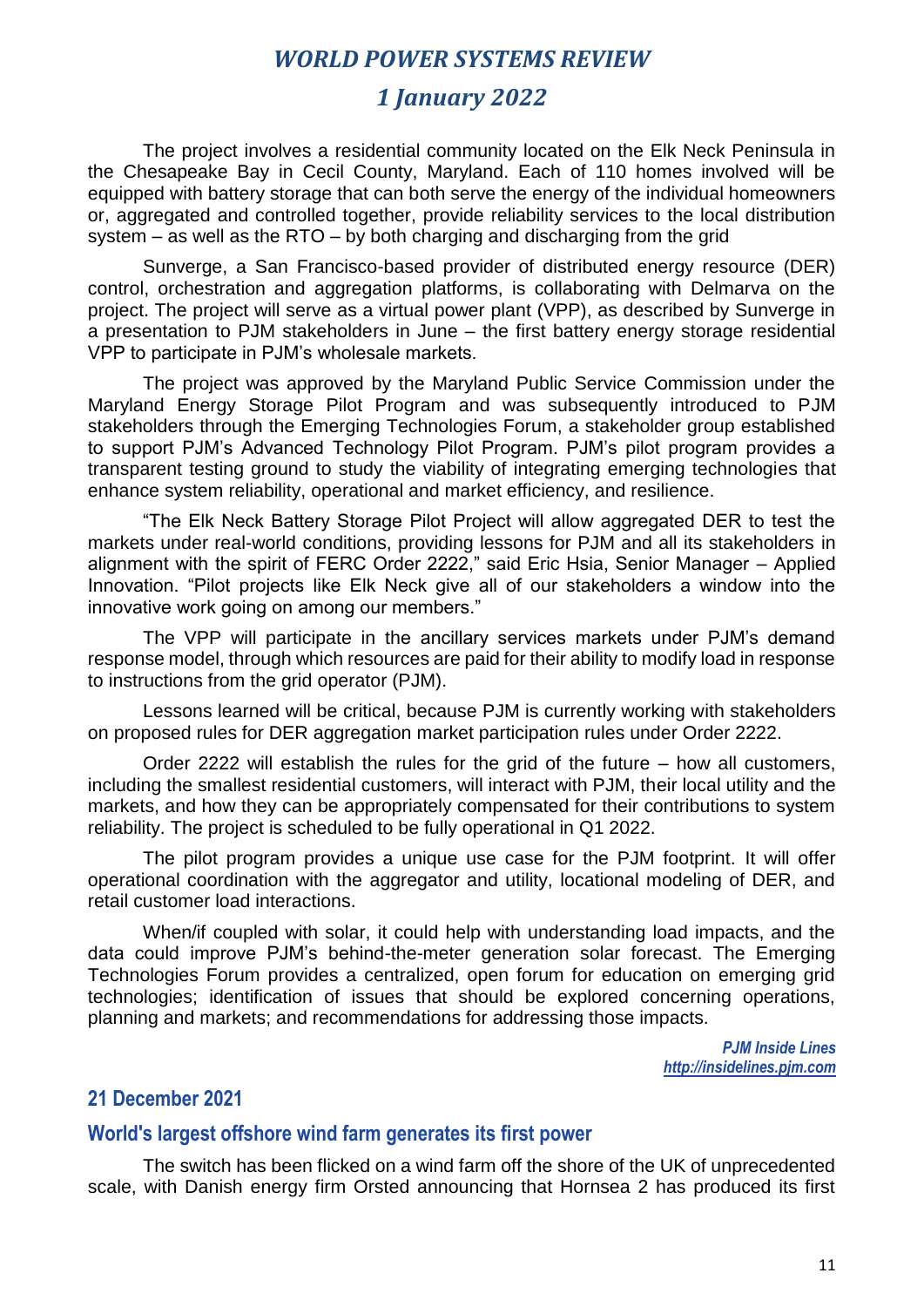# *1 January 2022*

power. It is expected to become fully operational next year as the world's biggest offshore wind farm, and provide enough power for more than 1.3 million homes in the UK.

The Hornsea 2 project was approved back in 2016 as an addition to the Hornsea 1 project, which became commercially operational last year as the largest offshore wind farm in the world, with 174 turbines and a 1.2-GW capacity that provides power to over one million UK homes.

Taking the "world's largest" title with its 1.32-GW capacity, Hornsea 2 is located 89 km (55 miles) off the east coast of the UK and features 165 of Siemens' Gamesa 8-MW wind turbines. The offshore substation and reactive compensation station were installed in October this year, allowing operator Orsted to achieve the farm's first power.

When fully completed, Hornsea 2 will send wind power back to shore via more than 800 km (497 miles) of cabling, connecting to the national grid at the village of Killingholme. Together with its sibling Hornsea 1, the farms are expected to provide enough power for more than 2.3 million homes. Also, in the works is Hornsea 3, which received a Development Consent Order last year and will power more than two million homes, and Hornsea 4, which is currently in the planning phase.

While these farms at Hornsea are the biggest of their type, the world of offshore wind is a fast-moving one, with the "world's largest" title changing hands a number of times over the past decade or so. The 630-MW London Array came online in 2013 to take the mantle from the 500-MW Greater Gabbard Offshore Wind Farm, before the 659-MW Walney offshore wind farm then claimed it in 2018.

Last year, we saw construction kick off on the Dogger Bank Wind Farm near the coastal village of Ulrome in England. It will feature the world's largest offshore wind turbine, the 853-ft-tall (260-m), 14-MW Haliade-X, built by GE Renewable Energy, and have a capacity of 3.6 GW after its completion in 2026, when it is expected to become the largest wind farm in the world and provide the UK with five percent of its total energy needs.

> *New Atlas http://newatlas.com*

### **22 December 2021**

#### **Plan on table to halt new coal-fired power plants**

India is considering a proposal to halt new coal-based power units as the country works out a plan to meet commitments made at COP26. An expert committee tasked by the Union power ministry to update the National Electricity Policy (NEP) has recommended that no new coal-based capacity be considered, said people with knowledge of the matter. Replacement of old coal-based units should only be taken up when it is "convincingly established that it is not viable to meet the projected demand from alternate non-fossil fuel sources", according to its suggestions, said one of the people aware of the details.

At the UN climate change summit COP26 in Glasgow last month, Prime Minister Narendra Modi announced India's aim to achieve net-zero emissions by 2070 and also pledged to attain 500 GW of installed electricity capacity from non-fossil fuel sources by 2030.

The committee, headed by Gireesh Pradhan, former chairman of the Central Electricity Regulatory Commission, framed its recommendations after consulting all stakeholders, including states. The National Electricity Policy lays down the guidelines for the optimal utilisation of resources such as coal, natural gas, nuclear substances, hydro and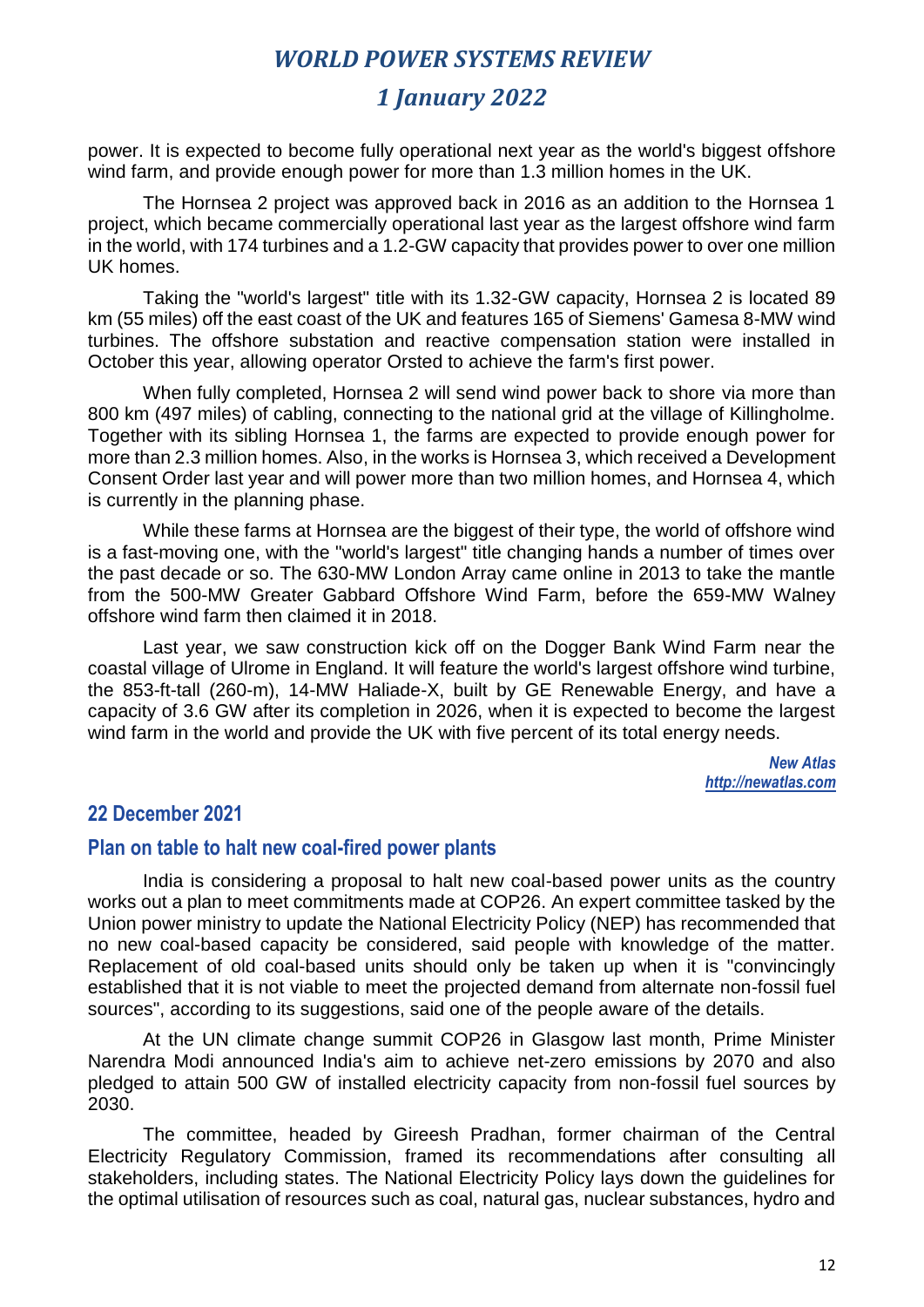# *1 January 2022*

renewable sources of energy and was last tweaked in 2005. The Electricity Act provides for its periodic revision.

"With growing penetration of renewable energy, about 60 GW of thermal capacity under construction and average thermal PLF (plant load factor) around 55%, we certainly do not need any more thermal," said Association of Power Producers director general Ashok Khurana. "As power demand increases, our first priority should be to get stranded coal and gas projects on stream." The committee has suggested replacement of coal-based capacity should only be based on technology that's flexible in ramp-up and ramp-down and has higher efficiency rates, said the people cited above. The committee has also recommended that inefficient generating units with a heat rate of over 2700 Kcal per kWh must be retired before March 31, 2023.

Experts said the days of thermal energy in India seem to be numbered given the country's surplus installed base, coupled with the push toward non-fossil energy and emerging energy storage technologies that will make renewable energy available round the clock. In September, seven UN member countries launched a no-new-coal-energy compact at the UN High-Level Dialogue on Energy in their bid to achieve net-zero emissions by 2050.

> *The Economic Times http://economictimes.indiatimes.com*

### **22 December 2021**

### **Europe's Power Crunch Shuts Down Factories as Prices Hit Record**

European power climbed to a fresh record as France faces a winter supply crunch, with heavy industries forced to curb production across the region. Electricity for delivery next year jumped to an all-time-high in both Germany and France, two of the biggest economies in the European Union. France, facing outages at nuclear plants, will need to suck up supplies instead of exporting power to neighboring countries.

The situation is so severe that it is forcing factories to cut output or shut down altogether. Aluminium Dunkerque Industries France has curbed production in the past two weeks due to high power prices, while Trafigura Group's Nyrstar will pause its zinc smelter in France in the first week of January. Romanian fertilizer producer Azomures SA temporarily halted output. Electricite de France SA said last week it will halt four reactors accounting for 10% of the nation's nuclear capacity, straining power grids already faced with the prospect of a spell of cold weather. At the beginning of January, almost 30% of France's nuclear capacity will be offline, increasing the country's reliance on gas, coal and even oil.

"If we have a very, very cold day, it could be problematic, especially if we have to import and our neighbors have problems as well," said Paris-based Anne-Sophie Corbeau, a research scholar at the Center on Global Energy Policy at Columbia University. "This is the domino effect we need to fear. But electricity will be expensive, there's going to be a cost to pay."

German power for next year jumped to a high of 335 euros a megawatt-hour, following a 25% rally on Tuesday, before slipping back. The French equivalent rose as much as 2.5% to record of 408 euros. Prices gained amid thin holiday trading even as gas declines. There was also speculation some traders may be closing short positions due to rising capital requirements from exchanges.

Soaring gas and power prices have already forced European utility giants from RWE AG to Uniper SE to boost liquidity requirements. Many smaller suppliers didn't have the